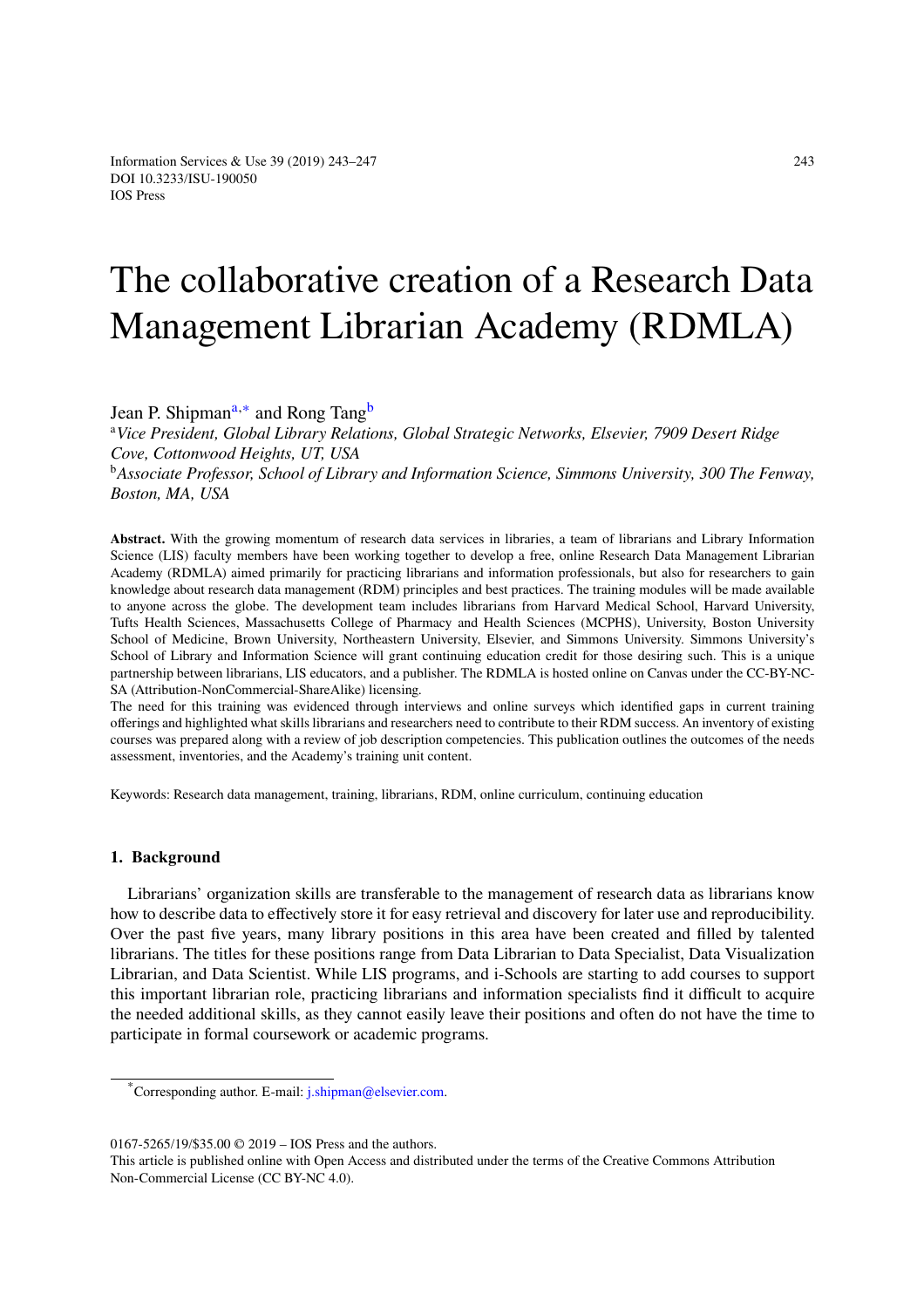To meet this need, Elsevier partnered with a team of health science librarians, library administrators, and LIS educators from the greater Boston area to develop the Research Data Management Librarian Academy (RDMLA). The RDMLA project is led by Dr. Elaine Martin, Director of the Countway Library of Medicine at the Harvard Medical School, Dr. Rong Tang, Director of Ph.D. Program and Associate Professor at the School of Library and Information Science, Simmons University, and Jean P. Shipman, Vice President, Global Library Relations, Elsevier. Dr. Martin is a renowned name with data management, as she created a bootcamp series for librarians when she was the director of the Northeastern National Network of Libraries of Medicine. She also received funding to create a Massive Open Online Course (MOOC) on the topic as part of the BD2K (Big Data 2000) federal initiative. Dr. Rong Tang is a wellaccomplished researcher in areas of usability and user experience (UX), information behavior, data science curriculum, and open government data (OGD). Drs. Martin and Tang had organized a team of librarians and LIS faculty members from the following institutions: Harvard Medical School, Harvard Library, Tufts Health Sciences, MCPHS University, Boston University, Brown University, Northeastern University, and Simmons University. RDMLA is a unique partnership between librarians, LIS educators, and an information analytical company and publisher. Elsevier is proud to sponsor the RDMLA. But is an RDMLA needed?

### **2. Needs assessment**

This was the question that Elsevier posed to the project team. Initial funding for a needs assessment and inventory of training opportunities within this topical area was granted by Elsevier to the project team. The needs assessment was conducted with both librarians around the world and library educators. A survey was issued via *Library Connect*, Elsevier's outreach program for librarians. Another survey was distributed via the Association for Library and Information Science Education (ALISE) and JESSE (LIS faculty) listservs. Alyson Gamble, a Simmons University Ph.D. student, was hired as a data fellow to coordinate the needs assessment and training inventory and to analyze the results. All results are available at https://rdmla.github.io/about/.

# **3. Library connect survey results**

The *Library Connect* survey consisted of nineteen questions developed by Jean Shipman and Dr. Elaine Martin. The survey was issued using SurveyMonkey. The survey covered four months, from April 23, 2018 to September 4, 2018. Responses totaled two hundred and forty-one, and respondents were from all around the globe. Responses to open-ended questions were coded and themed; numbering 628. The survey revealed that the top challenges librarians faced in providing RDM services included "capacity/bandwidth; limited staffing," "marketing and outreach of RDM service," "collaborative understanding among campus departments," "upskilling staff," "providing consistent service in terms of quality and options," and "handling researcher's and faculty's misconception of RDM and library services." The most essential RDM skills and knowledge, according to the respondents, were "data services/science skills," "skills regarding data reference interviews" "basic training," and "connecting with the researcher and faculty."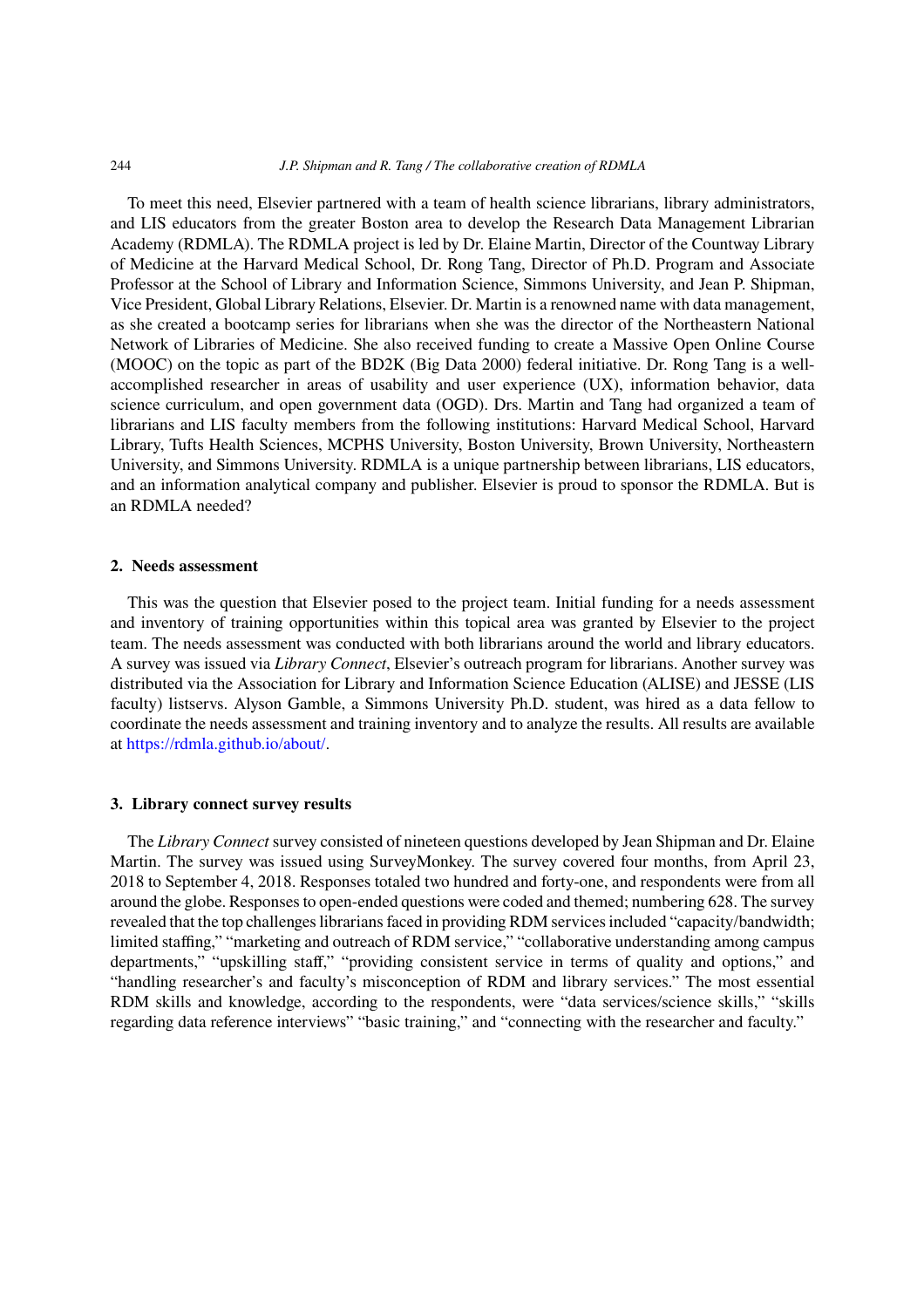#### **4. LIS educator and i-School email survey results**

Six responses were received for the short email survey sent via the ALISE membership listserv and summarized. All respondents reported that their schools offered some courses in RDM, ranging from data analytics, data curation, data visualization, data mining, data science, and text mining, through to metadata. One of the schools offered a separate degree focused on RDM. Several schools were partnering with computer science departments to create such coursework. One respondent was interested in exploring "How practitioners with the expertise and interest in teaching in this area could become involved in existing academic programs".

## **5. Training inventory**

A review of different training opportunities was conducted. Workshops, MOOCs, webinars, as well as data science courses offered via LIS programs and i-Schools were analyzed to determine topical areas of instruction. Topics covered across training opportunities included data curation, disciplinary/funder requirements, data management plans, data storage, infrastructure, security, software, ethics, consultations/instruction/outreach, and metadata. Results are also available on the project's github site.

# **6. Job description analysis**

Job descriptions for positions relating to RDM were analyzed to determine the key competencies requested by employers. Professional positions were identified from the American Library Association (ALA) and Association of College and Research Libraries (ACRL) JobList, Association for Information Science & Technology (ASIS&T) listservs, the Code4Lib jobs site, and more. Of 44 jobs identified, "consultation, instruction, and outreach" was the most frequently mentioned roles, followed by "disciplinary funder requirement," "data curation," "data management plans (DMPs)," and "metadata."

## **7. RDMLA curriculum**

## *7.1. Overview of curriculum*

Using the results of the needs assessment and training inventory, the project team discussed the most glaring gaps within the current training opportunities and the topics most requested in the surveys. Two key library data service-related training needs were identified. These included: (1) being able to articulate the need for a data research management service by librarians to both the library and university administration, and (2) learning how to establish such a service within a library based on the experience and lessons learned by others. Other instruction requested addresses the ability to learn more about common coding software and data management platforms. A foundation course provides the setting and an overview of the curriculum. There are eight total units within the curriculum. Each unit may be taken alone or if all the units are completed, continuing education certificates can be obtained from Simmons University's School of Library and Information Science. The eight units include: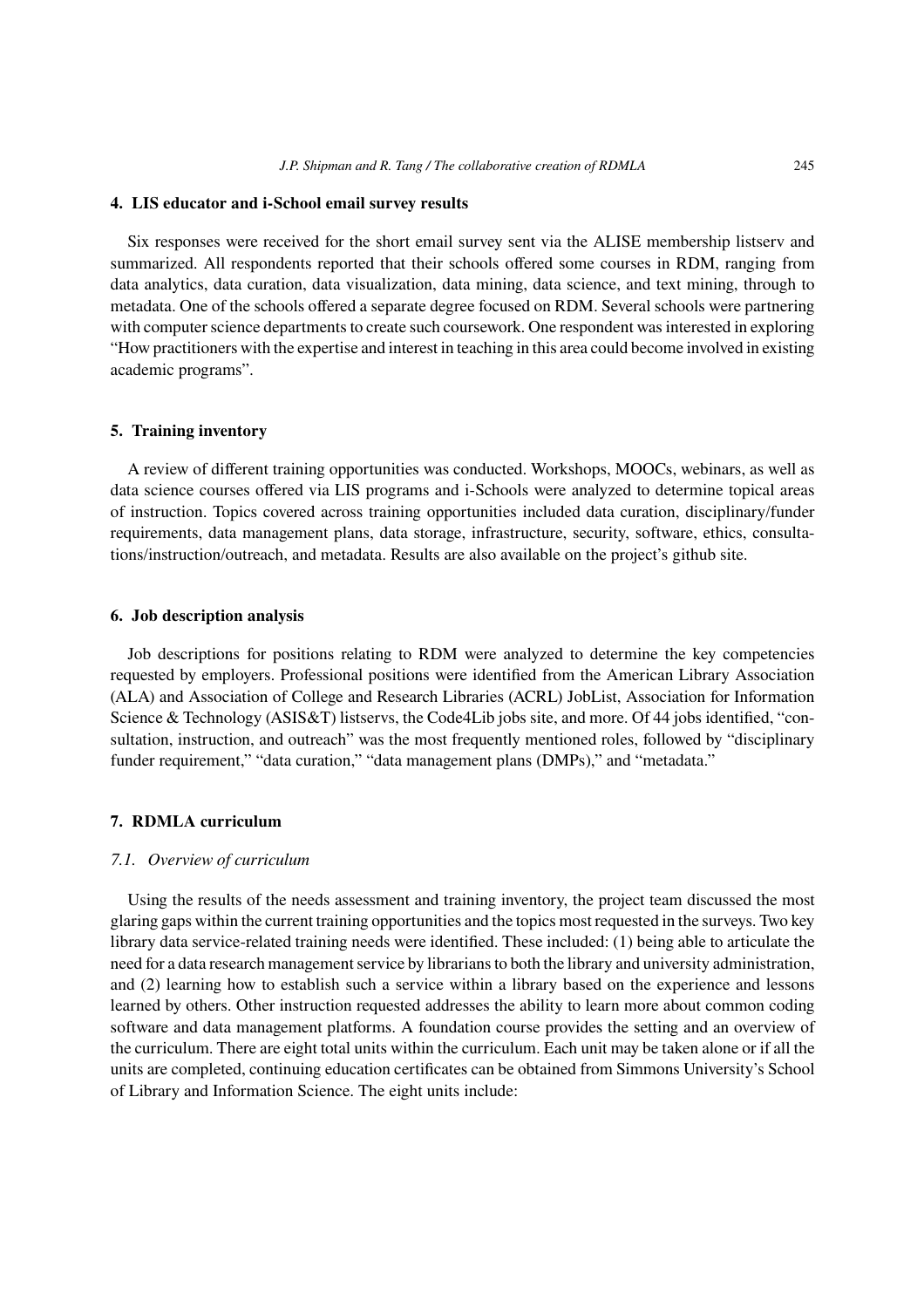- (1) Foundations of research data management
- (2) Navigating research data culture
- (3) Advocating and marketing the value of RDM in libraries
- (4) Launching data services in libraries
- (5) Project management and assessment
- (6) Overview of data analysis and visualization tools
- (7) Overview of coding tools
- (8) Overview of platform tools

## **8. Audience**

The main audience for this training is librarians of all types: academic, medical, special, public, government, and school. However, the key audience is the practicing librarian who is unable to leave the workforce to obtain additional formal training. Professionals who work in a data-intensive working environment may also benefit from the RDMLA. Several of the units in the RDMLA curriculum will also assist researchers to learn more about how to manage their laboratory data. The RDMLA can be taken by any individual around the globe who can comprehend the English language. There is no registration fee required for completing the units.

## **9. Curriculum content developers**

The eight units comprising the RDMLA were created by teams of librarians and LIS faculty with expertise in the specific topic areas. Each team worked with Simmons Online's (http://internal.simmons.edu/ faculty-staff/general/strategic-initiatives-simmons-online/) instruction designers to create a uniform framework for the units to be offered via the Canvas learning management software. The units are selfguided and asynchronous for convenience. Videos were created to illustrate key aspects of the topics. Assignments are available as well as interactive quizzes for individuals to [assess their comprehension](http://internal.simmons.edu/faculty-staff/general/strategic-initiatives-simmons-online/) [of the content. References to required and supplemental](http://internal.simmons.edu/faculty-staff/general/strategic-initiatives-simmons-online/) readings are provided. As an example, the last unit addresses RDM software platforms, both open source and commercial ones. A grid comparing the different solutions is provided, as well as a link to Elsevier's Mendeley Data informational website which also contains a promotional toolkit.

#### **10. Licensing and continuing education credit**

The RDMLA units are hosted online on Canvas under a CC-BY-NC-SA (Attribution-NonCommercial-ShareAlike) licensing. Simmons University's School of Library and Information Science will provide continuing education credit to participants who wish to pursue such credit. A fee will be required to cover the costs of providing such documentation. Individuals completing the RDMLA units are encouraged to indicate such on their resumes to indicate to potential employers their specialization in RDM. Registration is required of participants who wish to receive a certificate of their Academy completion.